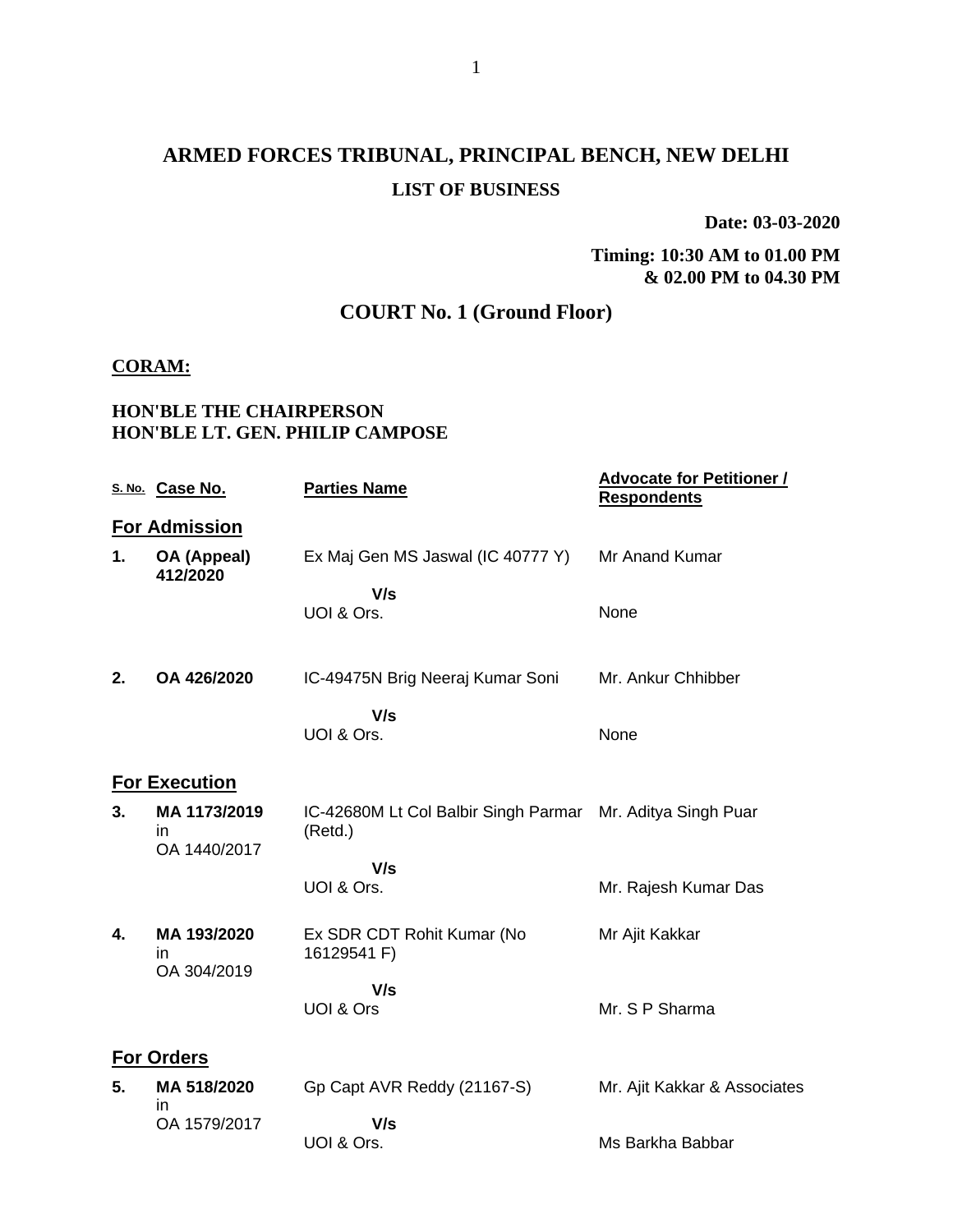| 6.  | MA 519/2020<br>in<br>OA 1580/2017 | Gp Capt Praduman Kumar Singh<br>$(21659-R)$   | Mr. Ajit Kakkar & Associates                         |
|-----|-----------------------------------|-----------------------------------------------|------------------------------------------------------|
|     |                                   | V/s                                           |                                                      |
|     |                                   | UOI & Ors.                                    | Ms Barkha Babbar                                     |
| 7.  | MA 523/2020<br>in<br>OA 392/2019  | WO Shailendra Mishra (Retd) (No<br>659414)    | Mr Manoj Kr Gupta                                    |
|     |                                   | V/s                                           |                                                      |
|     |                                   | UOI & Ors                                     | Mr SD Windlesh for R 1-4, Ms<br>Jaya Tomar for R-5   |
| 8.  | MA 531/2020<br>in                 | No 4572818 M Ex L/Nk Kamble Rahul<br>Narsingh | Mr Manoj Kr Gupta                                    |
|     | OA 1846/2019                      | V/s                                           |                                                      |
|     |                                   | UOI & Ors                                     | Mr JS Rawat                                          |
|     | <b>For Hearing</b>                |                                               |                                                      |
| 9.  | OA 657/2018                       | IC-44088P Brig Rajwant Singh                  | Mr. Rajiv Manglik                                    |
|     |                                   | V/s                                           |                                                      |
|     |                                   | UOI & Ors.                                    | Mr Tarunvir Singh Khehar                             |
| 10. | OA 681/2019                       | Ex RPO Naresh Kumar                           | Mr. AK Trivedi & Associates                          |
|     |                                   | V/s                                           |                                                      |
|     |                                   | UOI & Ors.                                    | None                                                 |
| 11. | OA 790/2019<br>with               | Lt Col SG Upadhyay (IC 61875 N)               | Mr Indra Sen Singh And<br>Abhishek Singh             |
|     | MA 1413/2019                      | V/s                                           |                                                      |
|     |                                   | UOI & Ors.                                    | Mr. Tarunvir Singh Khehar R 1-3,<br>R 4 - In person  |
| 12. | OA 995/2019                       | Lt Col Ajay Kumar Pundkar (IC 59465<br>X)     | Mr Indra Sen Singh & Abhishek<br>Singh               |
|     |                                   | V/s                                           |                                                      |
|     |                                   | UOI & Ors.                                    | Mr. Tarunvir Singh Khehar for R<br>1-3, None for R-4 |
| 13. | OA 101/2020                       | Sep/DSC Abhilash Kumar (No<br>15369263 P)     | Mr US Maurya                                         |
|     |                                   | V/s                                           |                                                      |
|     |                                   | UOI & Ors.                                    | Mr. J S Rawat                                        |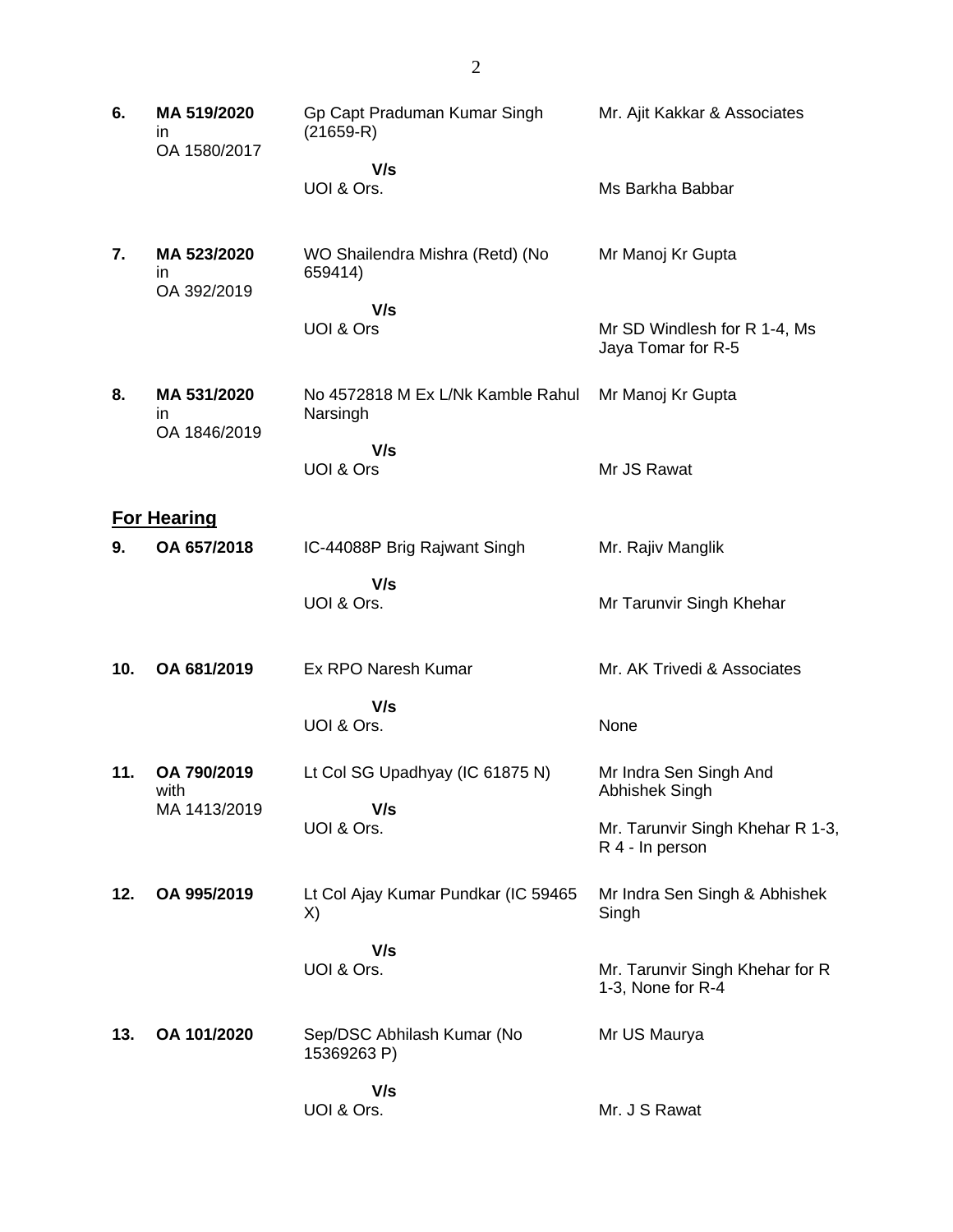| 14. | OA 102/2020 | No. 14804615-A Sep/DSC Prakash<br>Tiwari                      | Mr. U S Maurya         |
|-----|-------------|---------------------------------------------------------------|------------------------|
|     |             | V/s<br>UOI & Ors.                                             | Mr. V S Tomar          |
| 15. | OA 103/2020 | No. 1080355-M L/Nk/DSC Ravindra<br><b>Kumar Pandey</b>        | Mr. U S Maurya         |
|     |             | V/s<br>UOI & Ors.                                             | Mr. Satya Ranjan Swain |
| 16. | OA 104/2020 | No. 14824933-L Sep/DSC Kamatham Mr. U S Maurya<br>Venkataiah  |                        |
|     |             | V/s<br>UOI & Ors.                                             | Mr. Shyam Narayan      |
| 17. | OA 105/2020 | No 10545394W LNk/DSC Chain Singh Mr US Maurya                 |                        |
|     |             | V/s<br>UOI & Ors.                                             | Mr. Arvind Patel       |
| 18. | OA 155/2020 | No. 15355938-Y Ex Nk/DSC Jami<br>Demudu                       | Mr. U S Maurya         |
|     |             | V/s<br>UOI & Ors.                                             | Ms. Barkha Babbar      |
| 19. | OA 156/2020 | No. 9419934-N Ex Sep/DSC Purna<br><b>Bahadur Limbu</b>        | Mr. U S Maurya         |
|     |             | V/s<br>UOI & Ors.                                             | Mr Anil Gautam         |
| 20. | OA 157/2020 | No 5450673N Sep /DSC Shree Man<br>Pun                         | Mr US Maurya           |
|     |             | V/s<br>UOI & Ors.                                             | Mr SP Sharma           |
| 21. | OA 158/2020 | No 14565736Y Ex L/Nk/DSC<br>Shekhawat Kirpal Singh Umed Singh | Mr US Maurya           |
|     |             | V/s<br>UOI & Ors.                                             | Mr Arvind Patel        |
| 22. | OA 159/2020 | No. 15307136-X Sep (DSC GD) M<br>Venkateswar Reddy            | Mr. Ved Prakash        |
|     |             | V/s<br>UOI & Ors.                                             | Mr. V S Tomar          |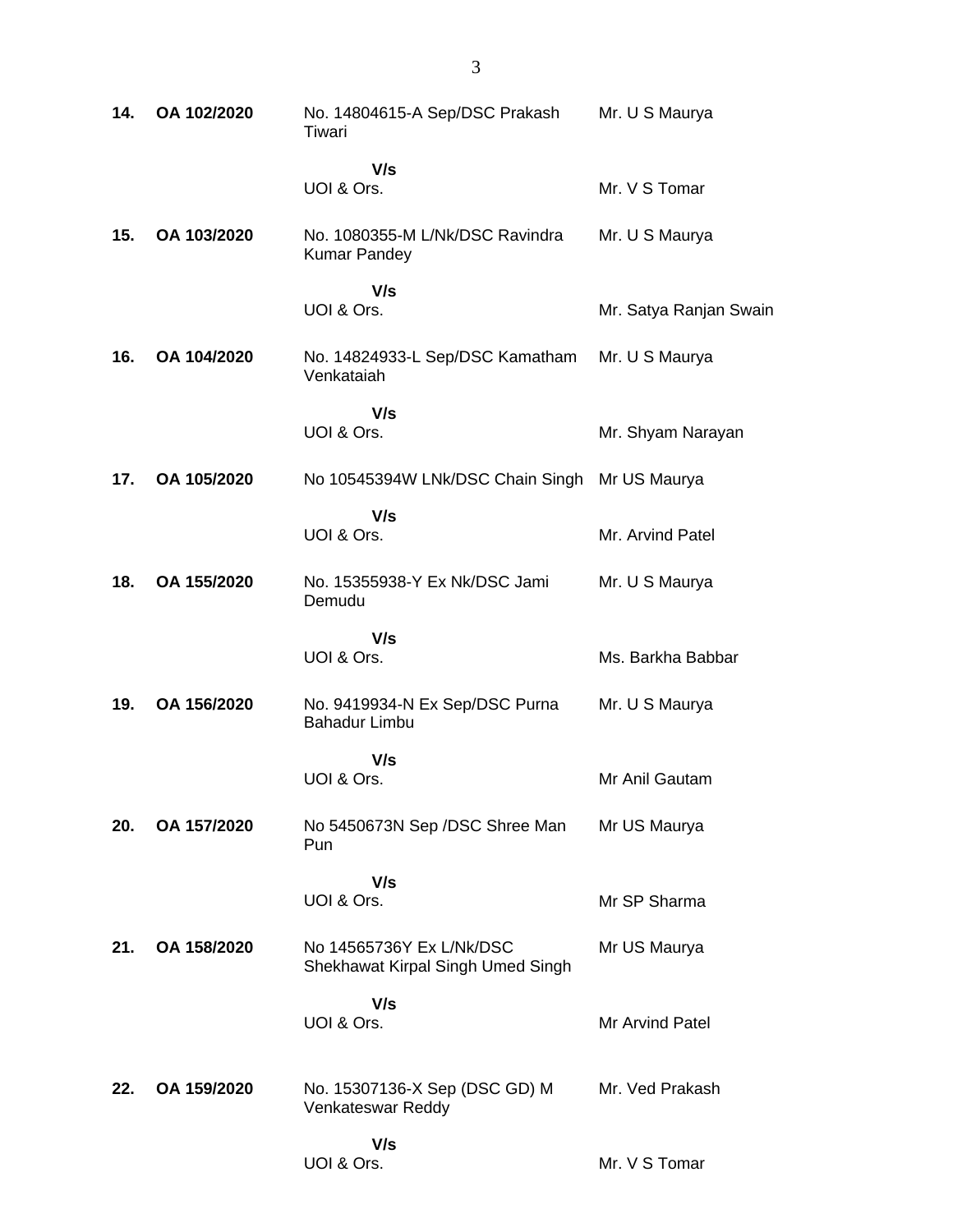| 23. | OA 160/2020 | LNk/DSC Santosh Kumar Ojha (No<br>8824752 F)              | Mr US Maurya            |
|-----|-------------|-----------------------------------------------------------|-------------------------|
|     |             | V/s<br>UOI & Ors.                                         | Mr Neeraj, CGSC         |
| 24. | OA 161/2020 | No. 10362181-P Sep Sham Lal (Retd.)                       | Ms. Rashmi Sharma       |
|     |             | V/s<br>UOI & Ors.                                         | Ms. Barkha Babbar       |
| 25. | OA 162/2020 | No. 13964801-Y Ex Sep/DSC Amar<br><b>Nath</b>             | Mr. U S Maurya          |
|     |             | V/s<br>UOI & Ors.                                         | Ms Jyotsna Kaushik      |
| 26. | OA 163/2020 | Nk/DSC A Krishna Rao (No 14553150<br>W)                   | Mr US Maurya            |
|     |             | V/s<br>UOI & Ors.                                         | Mr. Avdhesh Kumar Singh |
| 27. | OA 164/2020 | No. 1576063-P Ex Nk/DSC Uma<br>Shankar Sharma             | Mr. U S Maurya          |
|     |             | V/s<br>UOI & Ors.                                         | Mr SP Sharma            |
| 28. | OA 165/2020 | No 4185929P Ex Sep/DSC Lilu Ram                           | Mr US Maurya            |
|     |             | V/s<br>UOI & Ors.                                         | Mr JS Rawat             |
| 29. | OA 166/2020 | No 9094248N Ex Sep/DSC Om Raj                             | Mr US Maurya            |
|     |             | V/s<br>UOI & Ors.                                         | Mr KK Tyagi             |
| 30. | OA 170/2020 | Ex LNk/DSC Rajesh Kumar Dwivedi<br>(No 14605231 N)<br>V/s | Mr US Maurya            |
|     |             | UOI & Ors.                                                | Mr. Neeraj, Sr. CGSC    |
| 31. | OA 184/2020 | No. 4468423-Y Ex Nk/DSC Nanak<br>Singh                    | Mr. U S Maurya          |
|     |             | V/s<br>UOI & Ors.                                         | Mr. K K Tyagi           |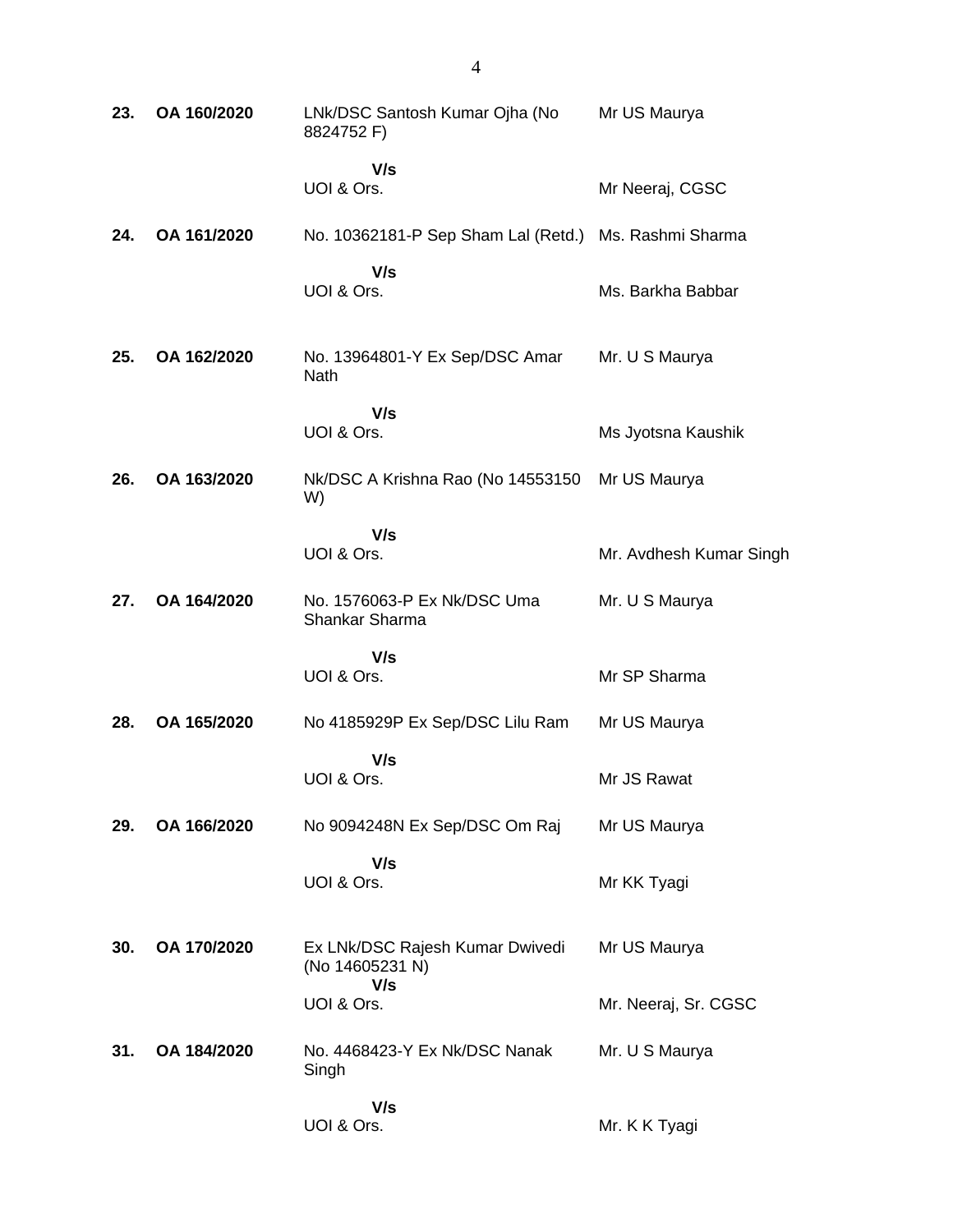## **ARMED FORCES TRIBUNAL, PRINCIPAL BENCH, NEW DELHI LIST OF BUSINESS**

**Date: 03-03-2020**

**Timing: 10:30 AM to 01.00 PM & 02.00 PM to 04.30 PM**

## **COURT No. 2 (Ground Floor)**

#### **CORAM:**

### **HON'BLE MS. JUSTICE SUNITA GUPTA HON'BLE AIR MARSHAL B.B.P. SINHA**

|    | S. No. Case No.           | <b>Parties Name</b>                    | <b>Advocate for Petitioner /</b><br><b>Respondents</b>                     |
|----|---------------------------|----------------------------------------|----------------------------------------------------------------------------|
|    | <b>For Clarifications</b> |                                        |                                                                            |
| 1. | OA 1077/2017              | Ex Hav/Clk Ashok Kumar                 | Mr JP Sharma                                                               |
|    |                           | V/s<br>UOI & Ors.                      | Mr SP Sharma                                                               |
| 2. | OA 1386/2017              | Col Sanjeev Bhattacharjee (Retd)       | Mr Ankur Chibber & V S Kadian                                              |
|    |                           | V/s<br>UOI & Ors.                      | Mr KK Tyagi                                                                |
|    | <b>For Admission</b>      |                                        |                                                                            |
| 3. | OA 1955/2018              | No. 14534796-M Ex Nk Sube Singh<br>V/s | Mr. Omprakash Kr. Srivastava,<br>KN Sharma, Vinay Makhija & SK<br>Tripathi |
|    |                           | UOI & Ors.                             | Mr. Avdhesh Kumar                                                          |
|    |                           |                                        |                                                                            |
| 4. | OA 128/2019<br>with       | EX EAR3 Shivaji Pula (No 181275R)      | Mr. Ved Prakash                                                            |
|    | MA 536/2019               | V/s<br>UOI & Ors.                      | Mr. Arvind Patel                                                           |
| 5. | OA 551/2019<br>with       | Ex MWO Tara Chand (No 248825K)         | Mr Ajit Kakkar & Associates                                                |
|    | MA 2622/2019              | V/s<br>UOI & Ors.                      | Mr. Harish V Shankar                                                       |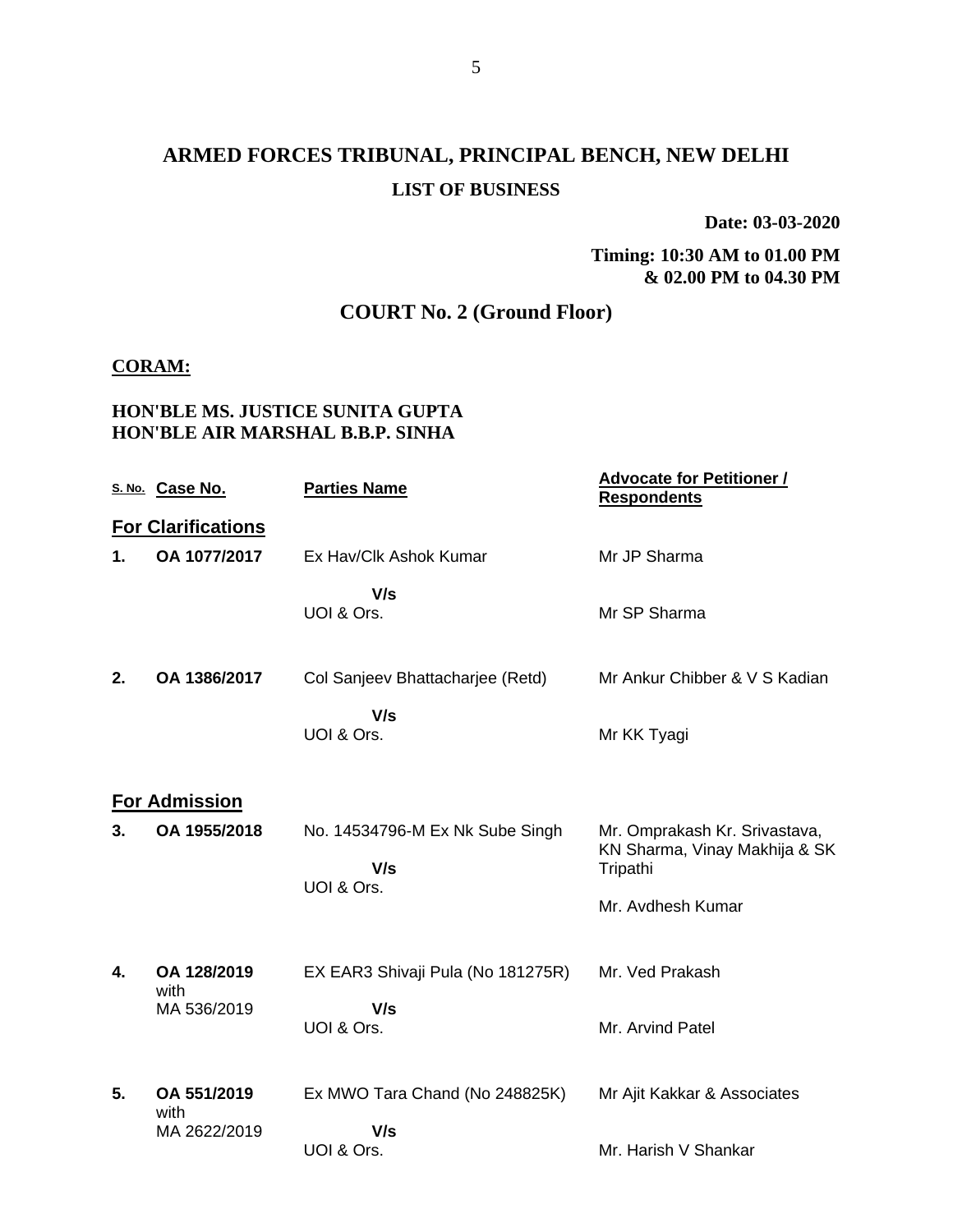| 6.  | OA 1226/2019                                | IC-41110K Col Atul Mishra (Retd.)               | Mr. Harshvardhan                                      |
|-----|---------------------------------------------|-------------------------------------------------|-------------------------------------------------------|
|     |                                             | V/s<br>UOI & Ors.                               | Mr. Neeraj, Sr. CGSC                                  |
| 7.  | OA 417/2020<br>with                         | Ex JWO Deolal Prasad (641011-A)                 | Mr. Praveen Kumar                                     |
|     | MA 524/2020                                 | V/s<br>UOI & Ors.                               | None                                                  |
| 8   | OA 418/2020<br>with                         | Ex Sep Narendra Singh (3166384-K)               | Mr. Praveen Kumar                                     |
|     | MA 525/2020                                 | V/s<br>UOI & Ors.                               | None                                                  |
|     | <b>Pleadings not complete</b>               |                                                 |                                                       |
| 9.  | OA 1068/2017<br>with                        | Maj Aman Nugyal                                 | Mr RK Tripathi                                        |
|     | MA 810/2017                                 | V/s<br>UOI & Ors.                               | Mr Tarunvir Singh Khehar                              |
| 10. | OA 119/2019<br>with<br>MA 519/2019          | Ex Cpl Rama Chandra Rao Kantheti<br>(No 905592) | Mr Charan Singh                                       |
|     |                                             | V/s<br>UOI & Ors.                               | Mr. Karan Singh Bhati, Sr.<br><b>CGSC</b>             |
| 11. | OA (Appeal)<br>564/2019<br>with             | Ex Nk Om Prakash Gurjar<br>(No.2999559)         | Mr. S M Dalal                                         |
|     | MA 1138/2019<br>(OA 06/2017 (RB,<br>Jaipur) | V/s<br>UOI & Ors.                               | Mr. Karan Singh Bhati, Sr.<br><b>CGSC</b>             |
| 12. | OA 649/2019<br>with                         | Ex Cpl Rahul Dixit (No 777067 L)                | Mr Praveen Kumar                                      |
|     | MA 1237/2019                                | V/s<br>UOI & Ors.                               | Mr. Y P Singh                                         |
| 13. | OA 693/2019<br>with                         | Ex Sepoy Ompal (No 3177074M)                    | Mr.Praveen Kumar                                      |
|     | MA 1293/2019                                | V/s<br>UOI & Ors.                               | Mr. Shyam Narayan                                     |
| 14. | OA 950/2019<br>with<br>MA 1606/2019         | Ex Sgt Virendra Singh Chouhan (No<br>737852A)   | Mr. Omprakash Kr. Srivastava<br>and Mr. Vinay Makhija |
|     |                                             | V/s<br>UOI & Ors.                               | Mr SD Windlesh                                        |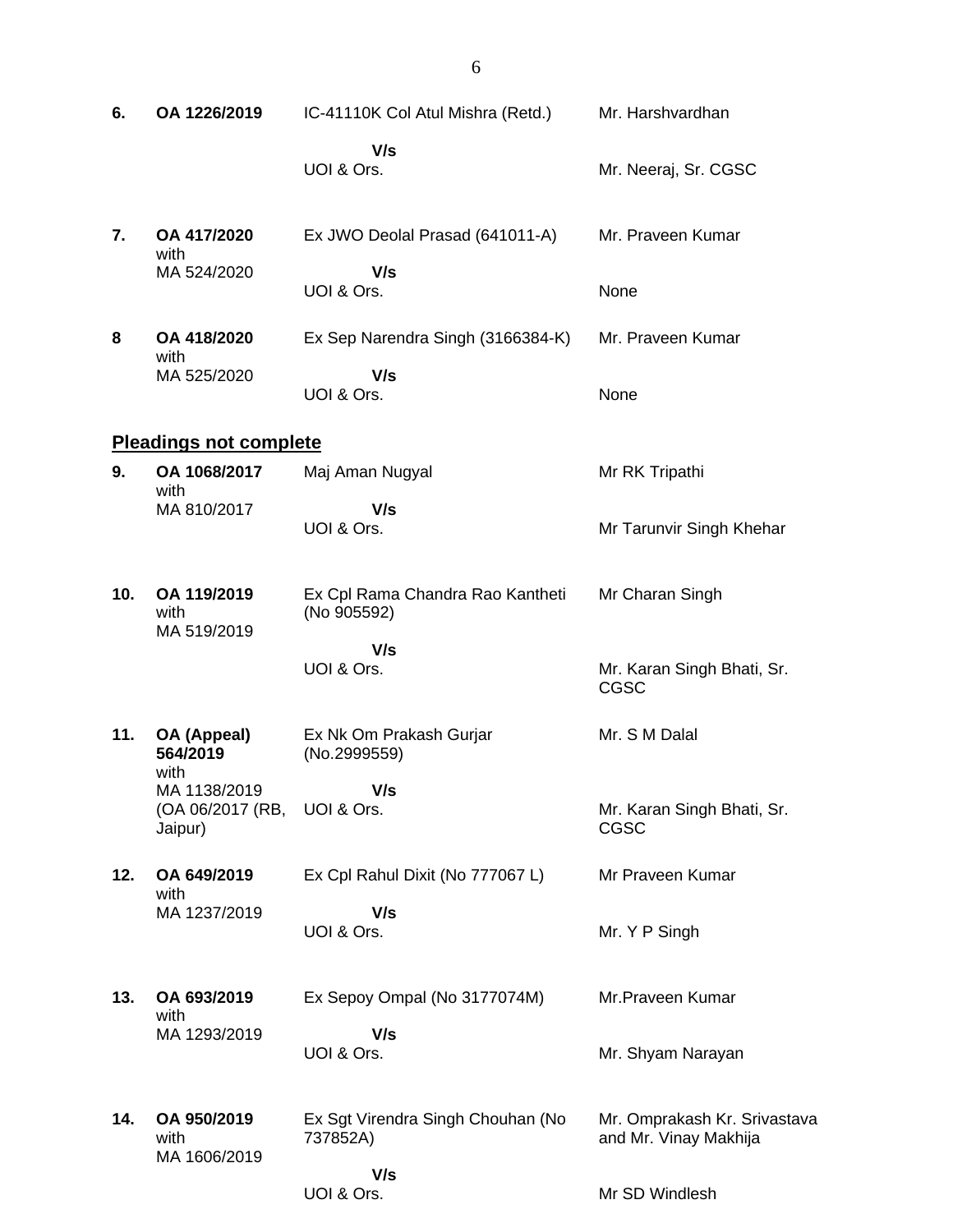| 15. | OA 1001/2019                       | Smt Rajrati Devi Wd/O No 2977792N<br>Late Hony Nb Sub Narayan Singh | Mr. VS Kadian                              |
|-----|------------------------------------|---------------------------------------------------------------------|--------------------------------------------|
|     |                                    | V/s<br>UOi & Ors.                                                   | Mr. S P Sharma                             |
|     | <b>For Execution</b>               |                                                                     |                                            |
| 16. | MA 2363/2019<br>ın<br>OA 1620/2017 | No. 13934787-H Ex L/Nk Govind Singh Mr. U S Maurya<br>Rana          |                                            |
|     |                                    | V/s<br>UOI & Ors.                                                   | Mr. Avdhesh Kumar Singh                    |
| 17. | MA 2377/2019<br>ın<br>OA 910/2017  | Maj Gen RN Chakrabarty (Retd) (IC-<br>36719X)                       | Mr. Indra Sen Singh & Mr<br>Abhishek Singh |
|     |                                    | V/s<br>UOI & Ors                                                    | Dr. Vijendra Singh Mahndiyan               |
|     | <b>Miscellaneous</b>               |                                                                     |                                            |
| 18. | RA 53/2019<br>with                 | UOI & Ors                                                           | Mr. VS Tomar                               |
|     | MA 2101/2019<br>in.<br>OA 302/2015 | V/s<br>MWO Inayat Khan                                              | Mr. Ajit Kakkar                            |
| 19. | MA 502/2020<br>ın<br>OA 1191/2019  | IC-59333K Maj Gorki Chandola<br>(Retd.)                             | Mr. Anshumaan Sahni                        |
|     |                                    | V/s<br>UOI & Ors.                                                   | Mr. Satya Ranjan Swain                     |
|     | <b>Pleadings coplete</b>           |                                                                     |                                            |
| 20. | OA 791/2016                        | Ex Rect Ravi Prakash                                                | Mr Amit Kumar                              |
|     |                                    | V/s<br>UOI & Ors.                                                   | Mr Satya Ranjan Swain                      |
| 21. | OA 593/2017                        | Ex Sep Rattan Singh                                                 | Mr. S S Pandey                             |
|     |                                    | V/s<br>UOI & Ors.                                                   | Mr. Vijendra Singh Mahandiyan              |
| 22. | OA 805/2017                        | Ex Sgt Satyendra Prasad                                             | Mr Yogesh Kumar                            |
|     |                                    | V/s<br>UOI & Ors.                                                   | Dr. V S Mahndiyan                          |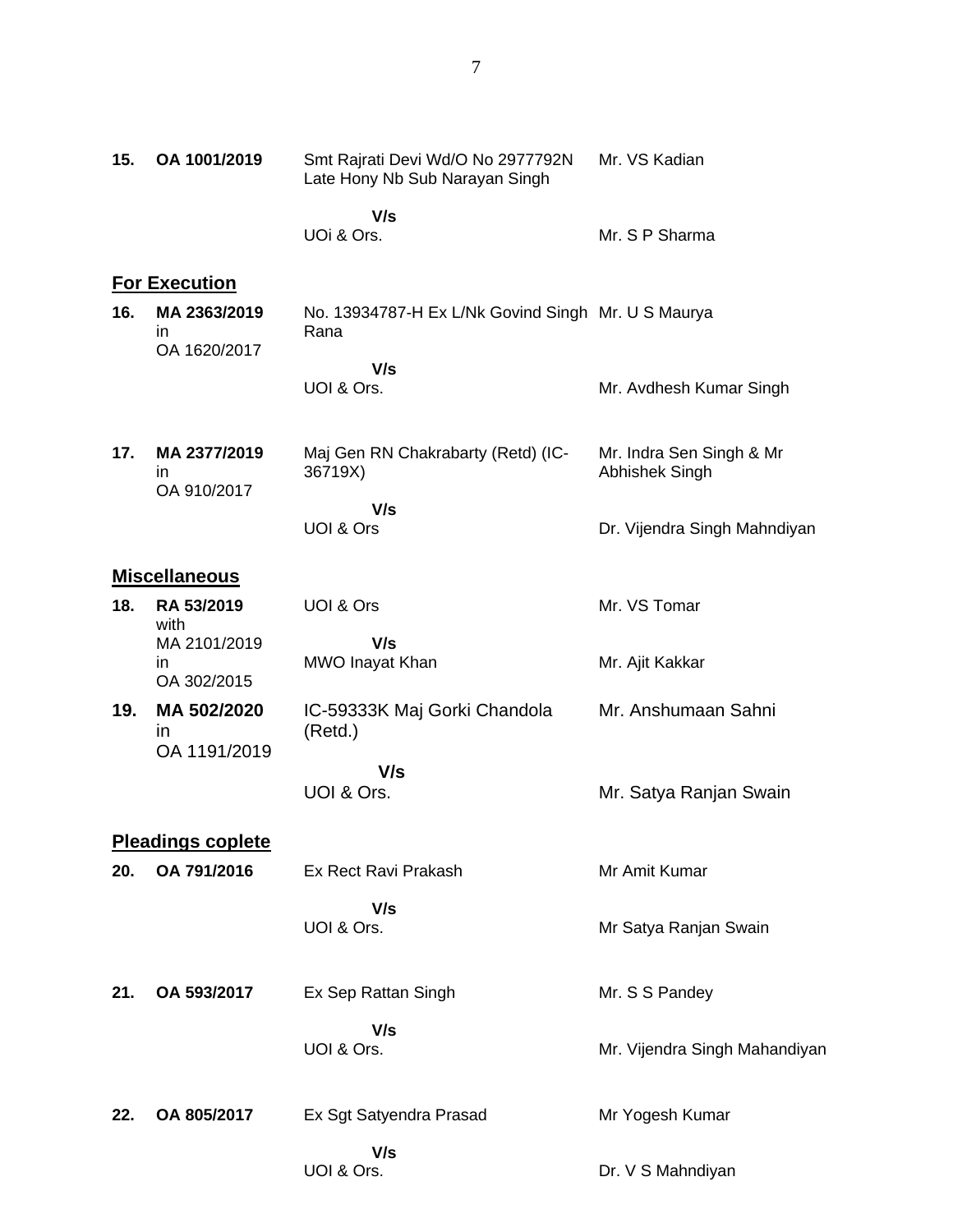| 23. | OA 1091/2017<br>with                 | Ex Sub Maj (Hony Capt) Bakshi Ram               | Mr. C S Suman     |
|-----|--------------------------------------|-------------------------------------------------|-------------------|
|     | MA 572/2018                          | V/s<br>UOI & Ors.                               | Mr KK Tyagi       |
| 24. | OA 1714/2017<br>with<br>MA 1289/2017 | Ex Nb Sub Kalyan Singh Teotia (JC-<br>164381-H) | Mr. Praveen Kumar |
|     |                                      | V/s<br>UOI & Ors.                               | Mr. Shyam Narayan |
| 25. | OA 658/2019<br>with<br>MA 1249/2019  | Ex MWO Shyam Singh Kashyap (No<br>401497R)      | Mr. OS Punia      |
|     |                                      | V/s                                             |                   |
|     |                                      | UOI & Ors.                                      | Mr. V S Tomar     |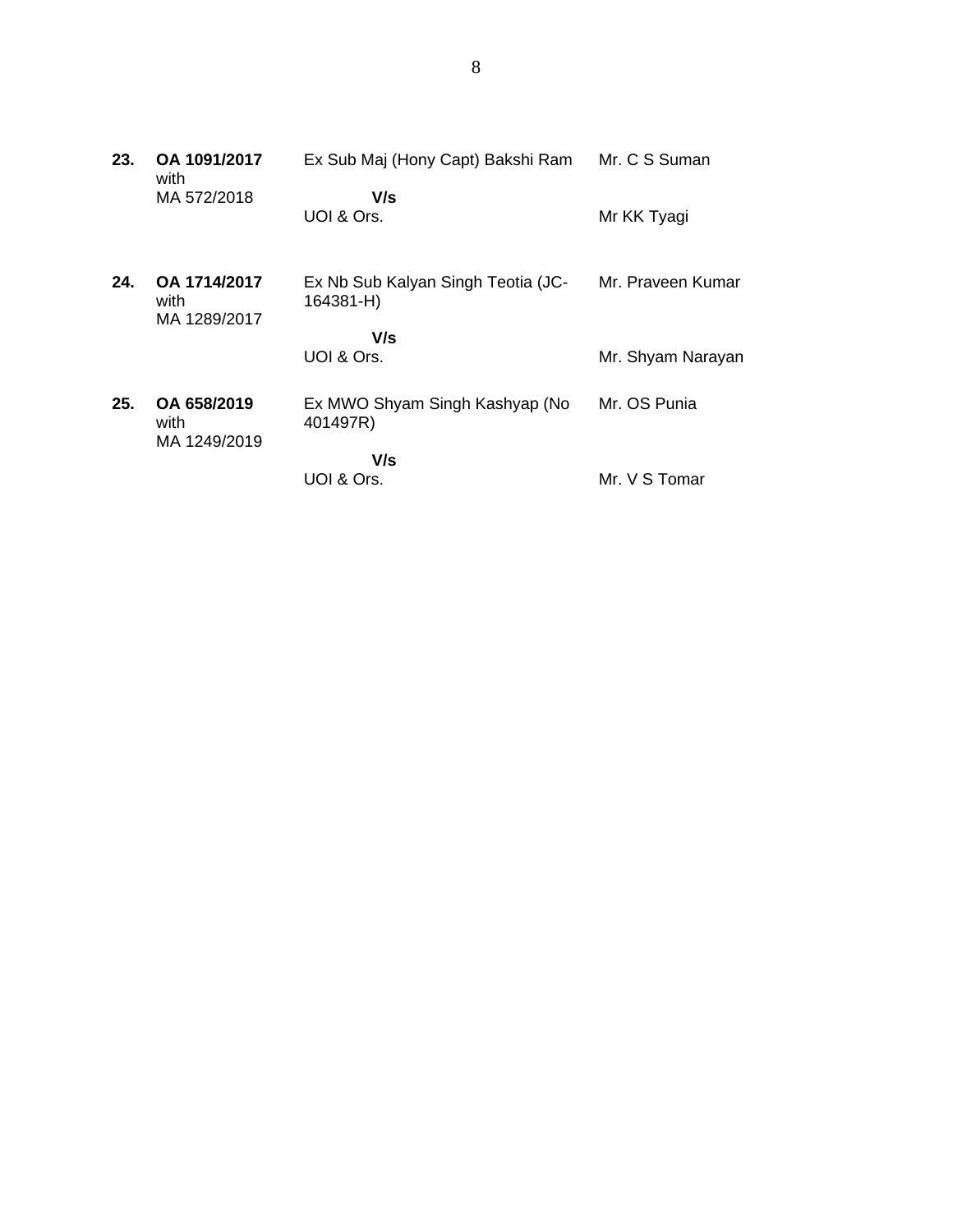# **ARMED FORCES TRIBUNAL, PRINCIPAL BENCH, NEW DELHI LIST OF BUSINESS**

**Date: 03-03-2020**

**Timing: 11:00 AM**

## **PRINCIPAL REGISTRAR COURT**

|    | S. No. Case No.                     | <b>Parties Name</b>                                             | <b>Advocate for Petitioner /</b><br><b>Respondents</b> |
|----|-------------------------------------|-----------------------------------------------------------------|--------------------------------------------------------|
|    | <b>For Appearance/Direction</b>     |                                                                 |                                                        |
| 1. | OA 527/2019<br>with                 | No 1455163 Ex Spr Sajinder Singh                                | Mr. VS Kadian                                          |
|    | MA 1095/2019                        | V/s<br>UOI & Ors.                                               | Mr. Avdhesh Kumar                                      |
| 2. | OA 563/2019                         | No. 137519-W Ex AG PO (GW) Rabi<br>Kant Mali                    | Mr. Ved Prakash                                        |
|    |                                     | V/s<br>UOI & Ors.                                               | Mr JS Yadav                                            |
| 3. | OA 764/2019                         | No. 50686-W Cdr G C Nayak (Retd.)                               | Mr. Shakti Chand Jaidwal                               |
|    |                                     | V/s<br>UOI & Ors.                                               | Mr SD Windlesh                                         |
| 4. | OA 811/2019                         | Lt Col Abraham John (Retd) (IC 35888<br>M)                      | Mr Shakti Chand Jaidwal                                |
|    |                                     | V/s<br>UOI & Ors.                                               | Mr. Shyam Narayan                                      |
| 5. | OA 855/2019<br>with<br>MA 1499/2019 | Ex Hav (Hony Nb Sub) Narendra<br>Narain Tripathi (No 5839360 H) | Mr IS Yadav                                            |
|    |                                     | V/s<br>UOI & Ors.                                               | Mr. Satya Ranjan Swain                                 |
| 6. | OA 857/2019<br>with<br>MA 1504/2019 | No. 2984882 Ex Rect Mohar Singh<br>Gujar                        | Mr. S M Dalal                                          |
|    |                                     | V/s<br>UOI & Ors.                                               | Mr. Ashok Chaitanya                                    |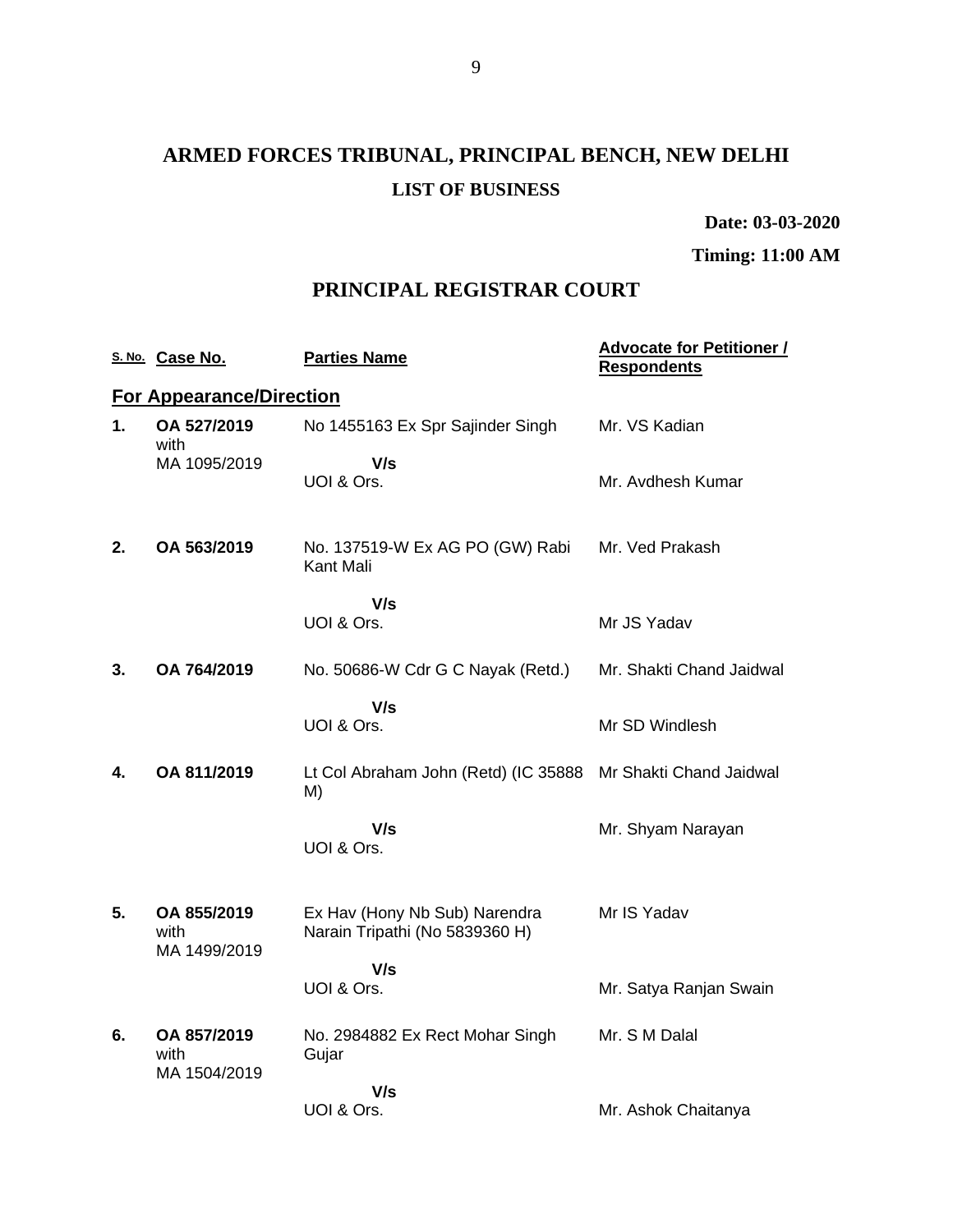| 7.  | OA 860/2019         | Hony Nb Sub BD Kataria (Retd) (No<br>14288130K)                           | Mr SS Pandey & Associates               |
|-----|---------------------|---------------------------------------------------------------------------|-----------------------------------------|
|     |                     | V/s<br>UOI & Ors.                                                         | None                                    |
| 8.  | OA 862/2019         | Hony Nb Sub Tapsi Ram (Retd) (No<br>13925745 P)                           | Mr SS Pandey & Associates               |
|     |                     | V/s<br>UOI & Ors.                                                         | Mr. V Pattabhi Ram                      |
| 9.  | OA 863/2019         | No 2947139 Hony Nb Sub Puran Singh Mr. S S Pandey & Association<br>(Retd) |                                         |
|     |                     | V/s<br>UOI & Ors.                                                         | Mr. Prabodh Kumar                       |
| 10. | OA 864/2019<br>with | No. 13926548 Ex Sep Sis Ram                                               | Mr. B S Chaudhary & Jasbir<br>Chaudhary |
|     | MA 1509/2019        | V/s<br>UOI & Ors.                                                         | Mr. J S Rawat                           |
| 11. | OA 878/2019         | Ex Sgt Satya Prakash (No 780946N)                                         | Mr. Ved Prakash                         |
|     |                     | V/s<br>UOI & Ors.                                                         | Mr. J S Rawat                           |
| 12. | OA 924/2019         | No. 672596 Ex MWO (HFL) Ratan Lal<br>Mahato                               | Mr. Virender Singh Kadian               |
|     |                     | V/s<br>UOI & Ors.                                                         | Mr YP Singh                             |
| 13. | OA 925/2019         | Ex Hav Subhash Chand Yadav (No<br>10436823 W)                             | Mr AK Trivedi & Associates              |
|     |                     | V/s<br>UOI & Ors.                                                         | Mr. Ashok Chaitanya                     |
| 14. | OA 929/2019         | Ex MWO (Hony FO) Rakesh Babu<br>Chaturvedi (648216-F)                     | Mr. U S Maurya                          |
|     |                     | V/s<br>UOI & Ors.                                                         | Mr. S P Sharma                          |
| 15. | OA 1010/2019        | Ex Hony Nb Sub Daya Ram (No<br>3160150 X)                                 | Mr BS Chaudhary & Jasbir<br>Chaudhary   |
|     |                     | V/s<br>UOI & Ors.                                                         | Mr. Waize Ali Noor                      |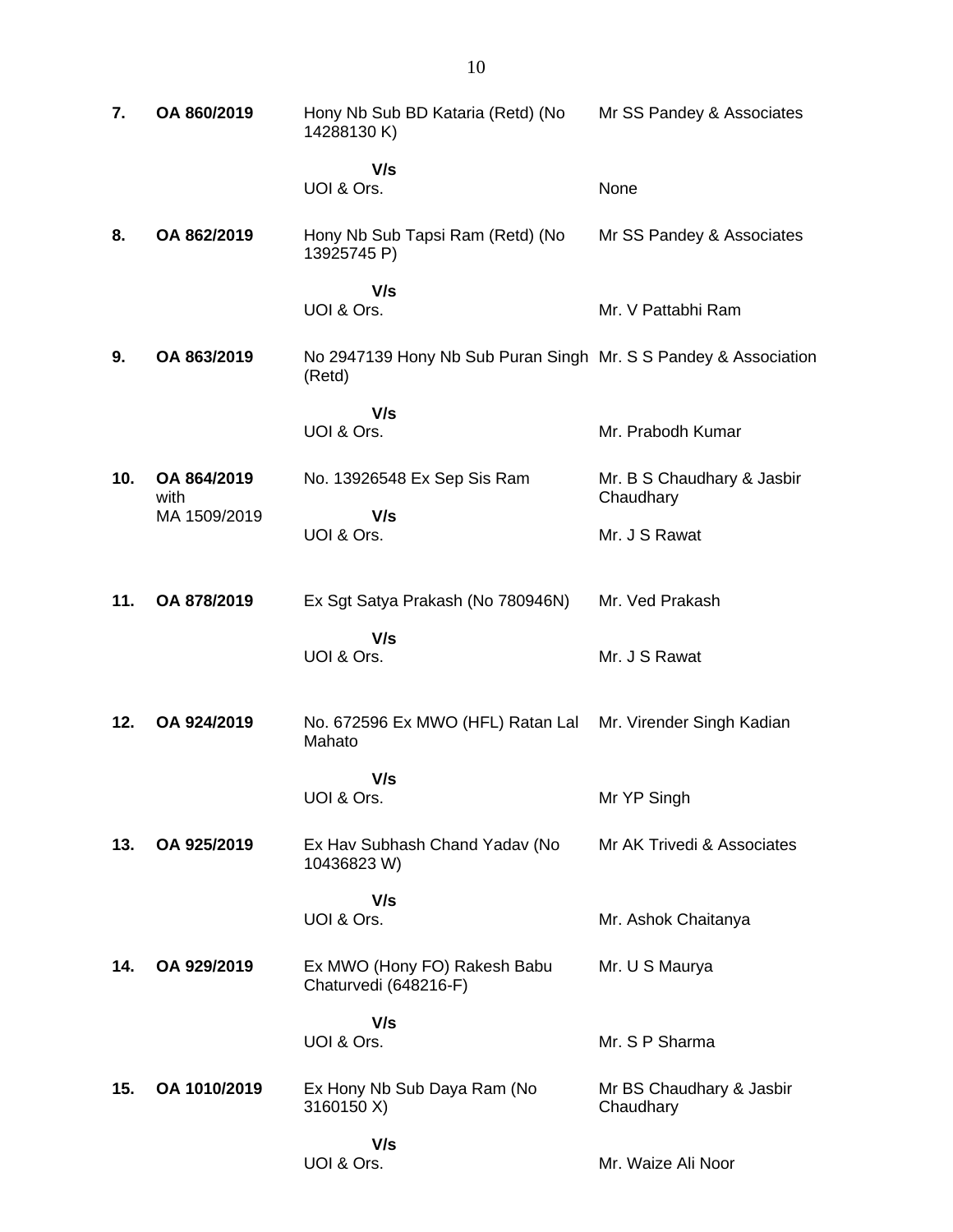| 16. | OA 1345/2019                             | Ex MCPO LOG (F&A) I (H/SLT) Anil<br>Kumar Yadav           | Mr. Ajit Kakkar & Associates          |
|-----|------------------------------------------|-----------------------------------------------------------|---------------------------------------|
|     |                                          | V/s<br>UOI & Ors.                                         | Mr Ashok Chaitanya                    |
| 17. | OA 1460/2019<br>with<br>MA 2366/2019     | Smt Nima Devi W/O JC-13644Y Late<br>Sub Sekhar Singh Negi | Mr BS Chaudhary & Jasbir<br>Chaudhary |
|     |                                          | V/s<br>UOI & Ors.                                         | Mr. V S Tomar                         |
| 18. | OA 1562/2019<br>with<br>MA 2523/2019     | Ex MWO Vishambher Nath Tripathi<br>$(248235-H)$           | Mr. Ajit Kakkar & Associates          |
|     |                                          | V/s<br>UOI & Ors.                                         | Mr. K K Tyagi                         |
| 19. | OA 1665/2019<br>with<br>OA 155/2018 (RB, | Sqn Ldr (Retd.) Prajesh Banerjee<br>$(17152-S)$           | Mr. Manoj Kumar Gupta                 |
|     | Kolkata)                                 | V/s<br>UOI & Ors.                                         | Mr Harish V Shankar                   |
| 20. | OA 1680/2019<br>with<br>MA 2608/2019     | Maj Navneet Singh Boparae (No IC-<br>69033W)              | Mr. Ankur Chhibber                    |
|     |                                          | V/s<br>UOI & Ors.                                         | Mr. Tarunvir Singh Khehar             |
| 21. | OA 1715/2019<br>with<br>MA 2651/2019     | Ex Hav (Hony Nb Sub) Rajbir Singh<br>(No 6930400 H)       | Mr Ved Prakash                        |
|     |                                          | V/s<br>UOI & Ors.                                         | Mr. V S Tomar                         |
| 22. | OA 1820/2019<br>with<br>MA 2702/2019     | No. 13743583-N Ex Nk Adhir Kumar<br>Gurung                | Mr. Virender Singh Kadian             |
|     |                                          | V/s<br>UOI & Ors.                                         | Mr V Pattabhi Ram                     |
| 23. | OA 1821/2019<br>with<br>MA 2703/2019     | IC-40968N Col Yashwant Singh Rana<br>(Retd.)              | Mr. Virender Singh Kadian             |
|     |                                          | V/s<br>UOI & Ors.                                         | Mr. Satya Ranjan Swain                |
| 24. | OA 1840/2019                             | Ex POM Monu (135433-B)                                    | Mr. Ajit Kakkar                       |
|     |                                          | V/s<br>UOI & Ors.                                         | Mr. S D Windlesh                      |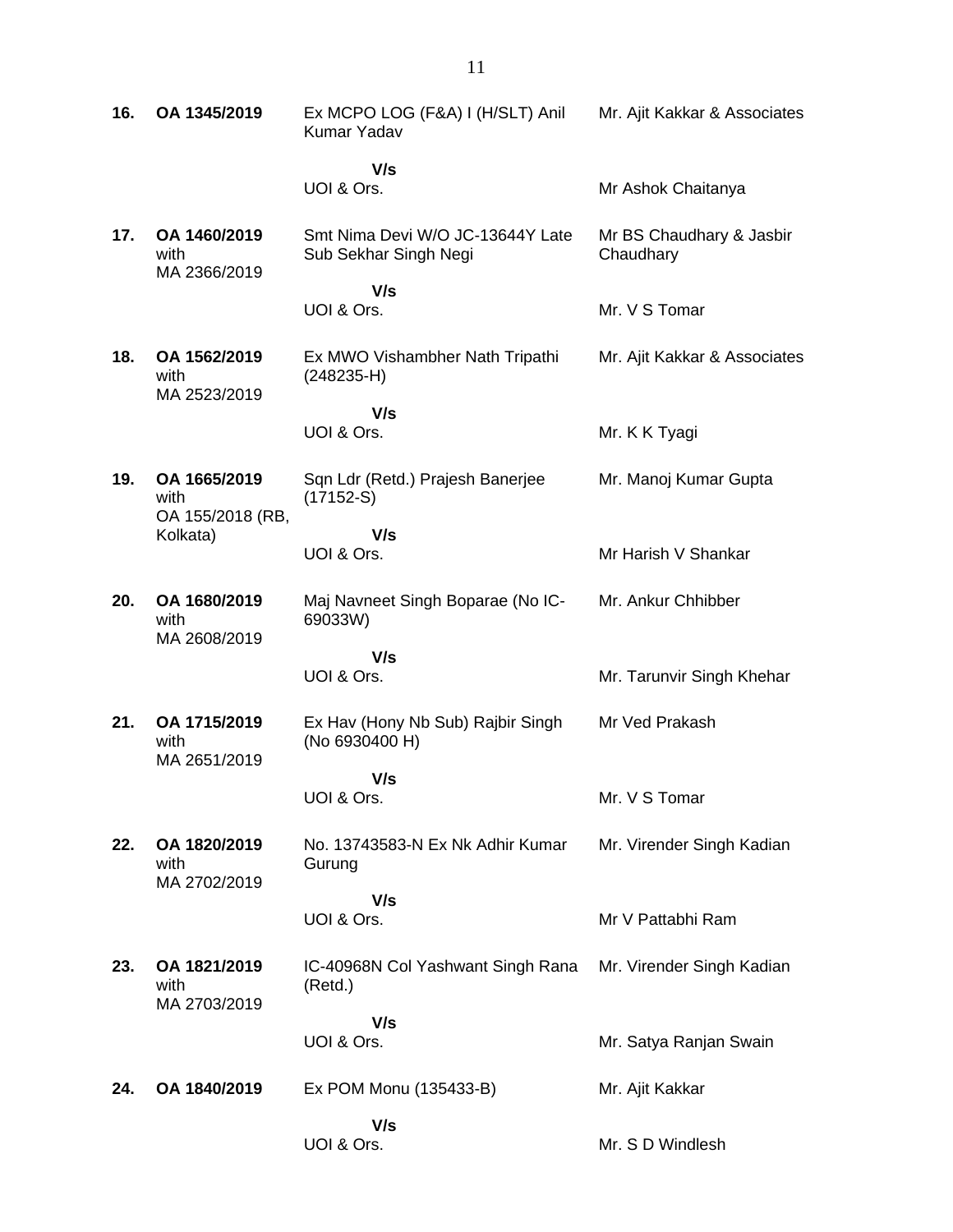| 25. | OA 1841/2019                         | Ex Mech 3 Shinu Joseph (No 124610<br>F)                    | Mr Ved Prakash                            |
|-----|--------------------------------------|------------------------------------------------------------|-------------------------------------------|
|     |                                      | V/s<br>UOI & Ors.                                          | Mr. Karan Singh Bhati, Sr.<br><b>CGSC</b> |
| 26. | OA 1842/2019                         | Ex Sgt Ajay Kumar Sharma (No<br>790440)                    | Mr. Baljeet Singh                         |
|     |                                      | V/s<br>UOI & Ors.                                          | Mr. Waize Ali Noor                        |
| 27. | OA 1843/2019                         | IC-17211Y Col Anil Kak (Retd.)                             | Mr. S S Pandey & Associates               |
|     |                                      | V/s<br>UOI & Ors.                                          | Mr. Harish V Shankar                      |
| 28. | OA 1847/2019                         | Ex PO ME Lakhvir Singh (138248-A)                          | Mr. Ved Prakash                           |
|     |                                      | V/s<br>UOI & Ors.                                          | Mr. S D Windlesh                          |
| 29. | OA 1848/2019<br>with                 | Ex MWO Mahanth Shukla (617247-G)                           | Mr. Rakesh Kumar Singh                    |
|     | MA 2718/2019                         | V/s<br>UOI & Ors.                                          | Mr. Prabodh Kumar                         |
| 30. | OA 1849/2019<br>with                 | Wg Cdr Jay Mitra (Retd) (No 21842)                         | Mr. Baljeet Singh                         |
|     | MA 2719/2019                         | V/s<br>UOI & Ors.                                          | Mr. V S Tomar                             |
| 31. | OA 1852/2019                         | Ex JWO Naresh Kumar (No 629067 A) Mr Bijendra Kumar Pathak |                                           |
|     |                                      | V/s<br>UOI & Ors.                                          | Mr. Satya Ranjan Swain                    |
| 32. | OA 1858/2019<br>with<br>MA 2726/2019 | Ex Gnr Gore Dattatraya Mhatarji (No<br>15146581 H)         | Mr Virender Singh Kadian                  |
|     |                                      | V/s<br>UOI & Ors.                                          | Mr. J S Yadav                             |
| 33. | OA 1922/2019<br>with                 | Air Cmde R Sanjeev Kumar (No<br>19037R)                    | Mr Ajit Kakkar                            |
|     | MA 2805/2019                         | V/s<br>UOI & Ors.                                          | None                                      |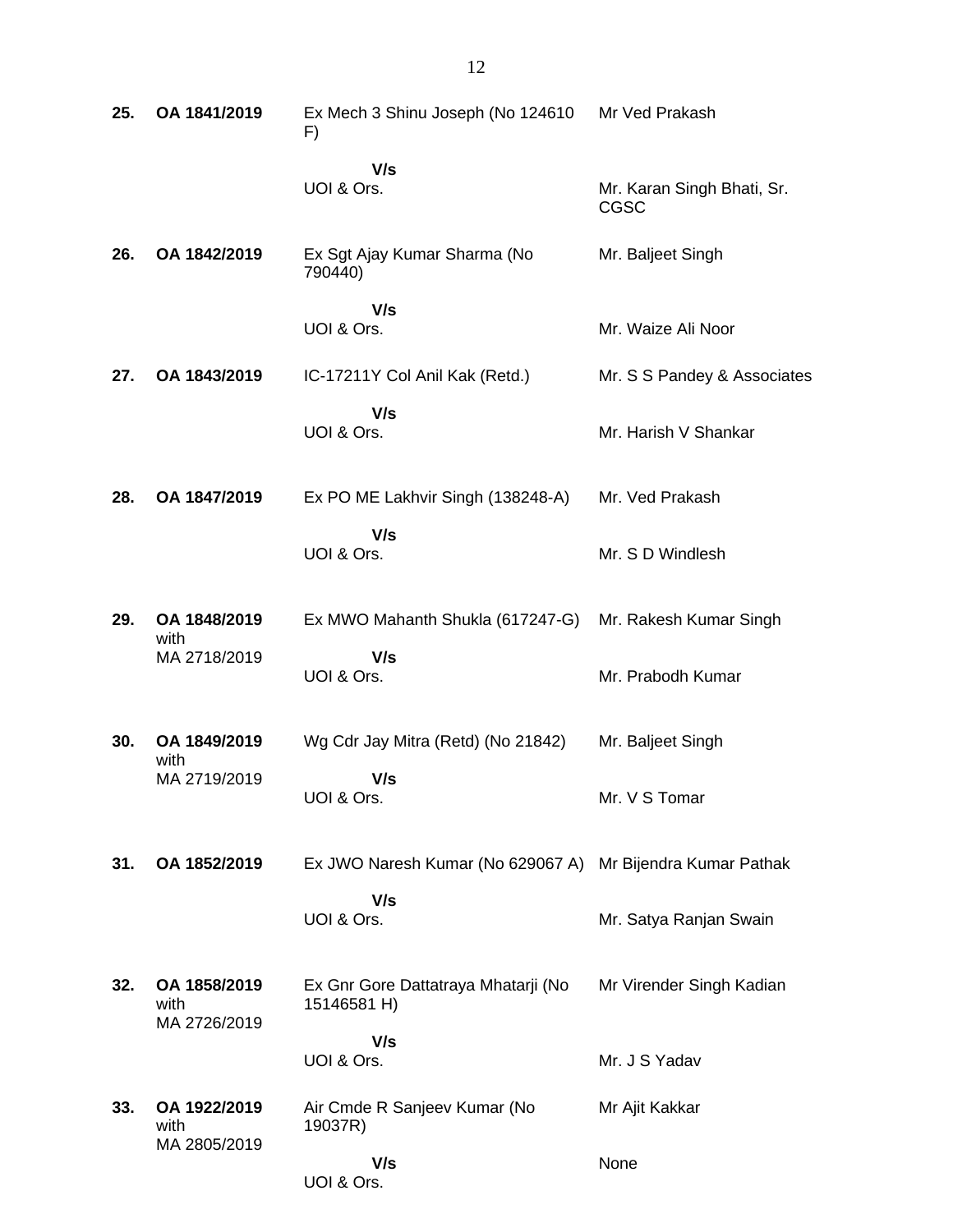**34. OA 1960/2019** with MA 2831/2019 Ex Rect Mahabir Vikram Singh (No 4073112 F)  **V/s** UOI & Ors. Mr Ajit Kakkar & Associates Mr. Satya Ranjan Swain **35. OA 1963/2019** with MA 2833/2019 JC-764700-F Ex Nb Sub Rakesh  **V/s** UOI & Ors. Mr. Virender Singh Kadian Mr. Ashok Chaitanya **36. OA 2008/2019** with MA 2932/2019 Ex Sgt Manoj Kumar (No 774784H)  **V/s** UOI & Ors. Mr. Ved Prakash Mr. Harish V Shankar **37. OA 2009/2019** with MA 2933/2019 Ex L/Nk Mai Chand (No 13824823A)  **V/s** UOI & Ors. Mr. VS Kadian Mr. S D Windlesh **38. OA 2011/2019** with MA 2935/2019 Ex POME D S Yadav (66906)  **V/s** UOI & Ors. Mr. Sukhjinder Singh Mr. S D Windlesh **39. OA 2012/2019** Gp Capt Syed Zafar Tanweer (Retd) (No 17431)  **V/s** UOI & Ors. Mr. Baljeet Singh Mr. S P Sharma **40. OA 2090/2019** with MA 2993/2019 Capt (TS) Pavan Kumar Singh (Retd) (No 70239H)  **V/s** UOI & Ors. Mr OS Punia Mr. Satya Ranjan Swain **41. OA 2105/2019** with MA 2995/2019 No. 257396 Cpl George Emmanuel (Retd.)  **V/s** UOI & Ors. Mr. Manoj Kr Gupta Mr. Neeraj, Sr. CGSC **42. OA 2107/2019** Hav/AEC Sombir (No 09513681 H)  **V/s** UOI & Ors. Mr Indra Sen Singh & Abhishek Singh None